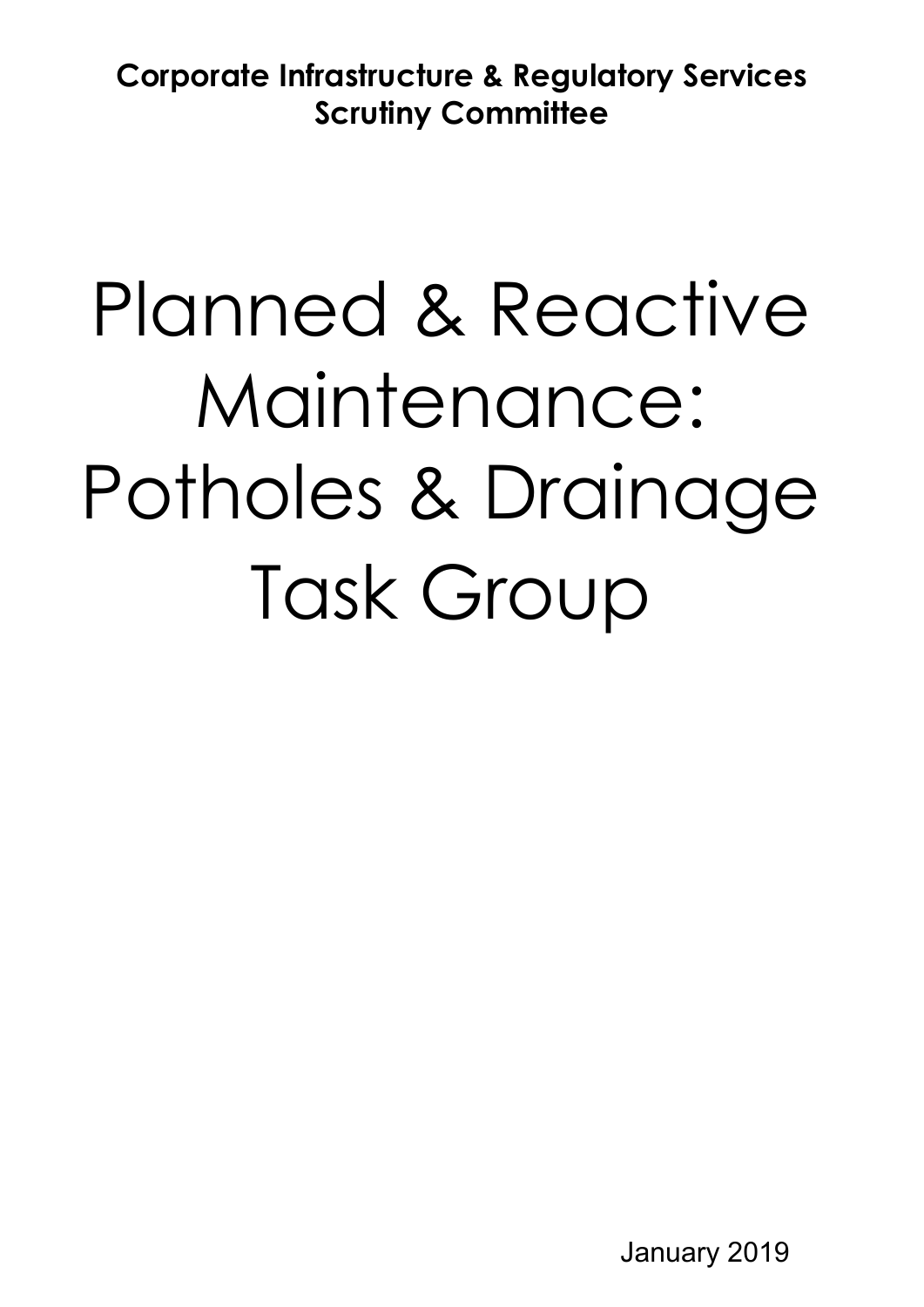29th January 2019 Corporate Infrastructure & Regulatory Services Scrutiny Committee

## **1. Recommendations**

The Task Group asks the Corporate Infrastructure & Regulatory Services Scrutiny Committee and Cabinet to endorse and action the recommendations below. The Task Group requests that an update on the progress of the recommendations should be brought back to the Corporate Infrastructure & Regulatory Services Scrutiny Committee in six months' time.

#### **RECOMMENDATION 1 CLOSER MONITORING OF GULLY CLEANING, OTHER CYCLICAL DRAINAGE WORKS AND PLANNED MAINTENANCE PROGRAMMES**

a) Countywide monitoring through the regular reporting of Highways progress and performance through a dashboard/performance report, to include gully cleaning and drainage works, at each meeting of the Corporate Infrastructure & Regulatory Services Scrutiny Committee, starting in March 2019.

b) Highways & Traffic Order Committees (HATOCs) to have closer oversight of the delivery and performance of local cyclical and planned maintenance programmes. Methods to be determined by individual HATOCs but suggestions include:

- Asset Management Team to report annually on local cyclical and planned maintenance programmes for the year ahead;
- Asset Management Team to provide Mid-Year progress reports on the delivery of these programmes;
- Regular attendance at HATOC by Skanska and other relevant contractors to report on the progress of programmes.

## **RECOMMENDATION 2**

## **CONTINUED FOCUS ON DELIVERING HIGHWAYS MAINTENANCE FROM THE POINT OF VIEW OF COMMUNITIES**

a) A report be brought to Corporate Infrastructure & Regulatory Services Scrutiny Committee in March 2019 on the findings of the East and Mid Devon trials for further scrutiny, before formal adoption

b) If after consideration of the report referred to in recommendation 2a) the Scrutiny Committee are not convinced that the trial is delivering improvements for the public, that a new trial is established in part of the County, whereby the Skanska pothole gangs are given flexibility and autonomy to take pragmatic/common sense decisions to the repair of 'service defects' for those rural roads, not covered in the trial c) Further work be undertaken to improve the user experience of the Public Information Portal and accurate and informative alerts and updates to be provided to members of the public who report potholes.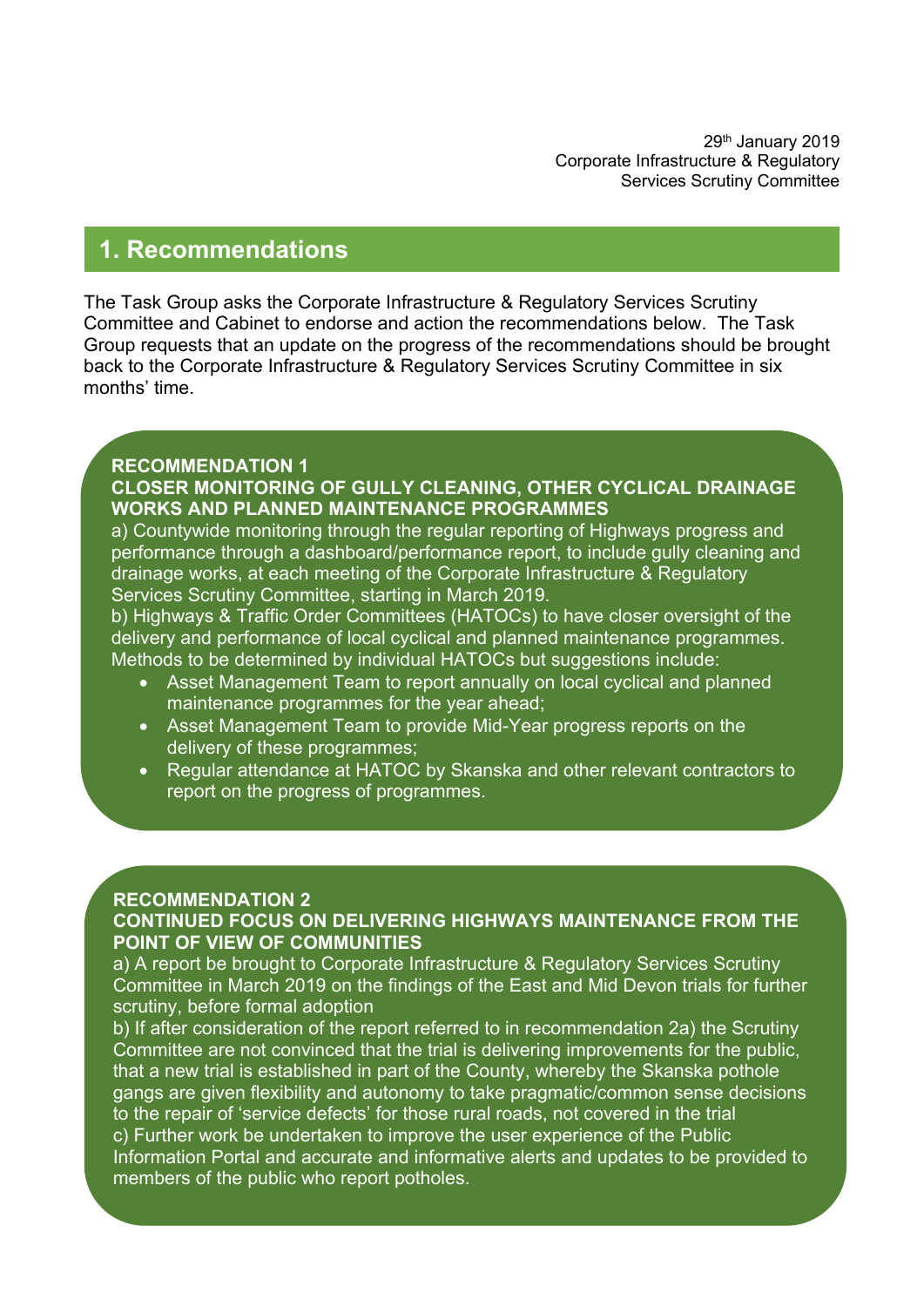#### **RECOMMENDATION 3**

## **A CLEAR SET OF PRIORITIES FOR MAINTENANCE DURING WINTER**

a) Skanska's approach to prioritise cyclical drainage works early in the year, freeing up resources to manage reactive works in the winter, be fully supported and endorsed b) DCC and Skanska to establish a joint protocol for the prioritisation of highways maintenance works during peak winter periods. The protocol should focus on maintaining a safe road network, acknowledging that before, during and after more extreme weather conditions, emergency and reactive works will have to take priority over planned works; the highest priority should be snow clearance, followed by gritting, repairing safety defects, and then cyclical/planned works.

## **RECOMMENDATION 4**

#### **ESTABLISH A MORE JOINED UP APPROACH BETWEEN HIGHWAYS TEAMS, CONTRACTORS AND COMMUNITIES**

a) Highways Teams to pilot different ways of collaborative working with town and parish councils and report findings back to the Corporate Infrastructure & Regulatory Services Scrutiny Committee in the Autumn

b) Highways to continue to develop a user friendly, online facility, to include historic works and contractor details, searchable by electoral division, to be completed by Summer 2019

#### **RECOMMENDATION 5**

**IMPROVE SKANSKA'S MANAGEMENT OF POTHOLE CLAIMS, INLINE WITH THE AGREED INSURANCE PROTOCOL**

a) Skanska to clear the backlog of DCC claims and be managing all claims in line with the timescales in the agreed insurance protocol by 1<sup>st</sup> April 2019

b) Skanska's progress in this area continue to be monitored through the Devon Highways Board, and that the Corporate Infrastructure & Regulatory Services Committee be informed of progress as part of a highways performance report (see recommendation 1a)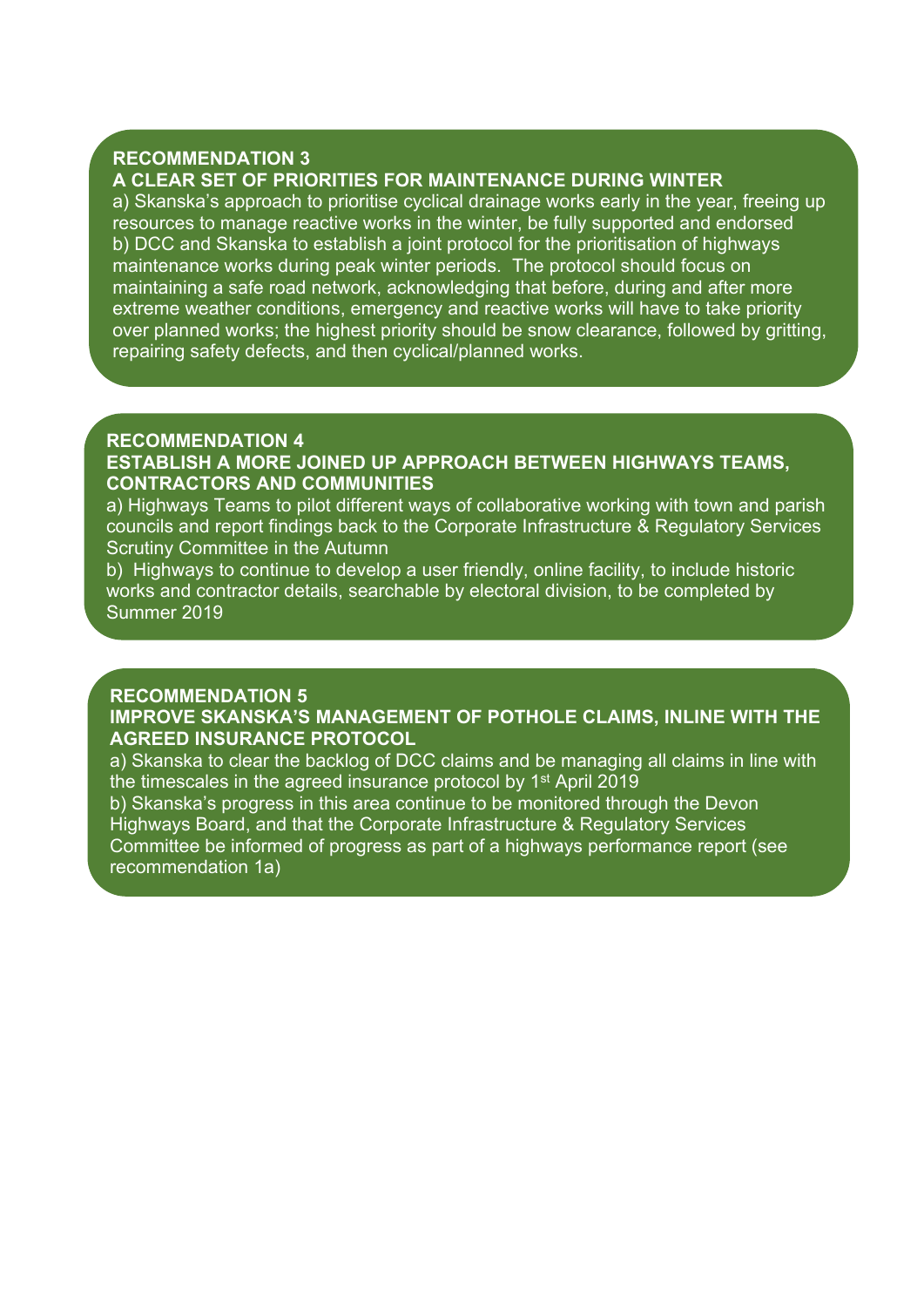# **2. Background**

## **Delivering Highways Maintenance in Devon**

2.1 'Highways Maintenance' can refer to a wide range of works and services, from pothole repairs, to surface dressing, to streetlighting. Devon County Council (DCC) has commissioned Skanska Construction UK Ltd, to deliver a large proportion of these services through a Highways Term Maintenance Contract (TMC), running from 1 April 2017 to 31 March 2024 (with the option of extension for a further 3 years). The key components of the TMC are:

- 1) Planned & Reactive Maintenance
- 2) Winter Service
- 3) Emergency Response

2.2 It is important to acknowledge that DCC's relationship with Skanska is more 'employer/supplier' in nature than the 'virtual joint venture' partnership held with South West Highways (SWH) prior to April 2017. This has been a significant and sometimes challenging cultural shift for all staff, including those operational staff who have transferred from SWH to Skanska and for DCC staff.

2.3 'Devon Highways' is the collective name for the DCC and Skanska partnership.

2.4 For 2018/19, around 40% of highways maintenance spend is with Skanska through the TMC. The remaining 60% is being delivered through other contractors. 2018/19 is a slightly unusual year in that DCC received additional capital funding from government through the Pothole Action Fund, and for the rebuild of the road at Slapton, and additional highways revenue budget (as recommended by Scrutiny), and much of this by nature has to be delivered outside of the TMC. In a normal year DCC might expect to spend around 60% of its highways maintenance budget with Skanska and around 40% with other contractors. Through the TMC, Skanska are however responsible for delivering all safety defect (pothole) repairs, gully cleaning/emptying and drainage works.

2.5 As referenced above, the 2018/19 budget scrutiny process identified a need to allocate additional highways revenue budget to areas such as drainage, patching and pothole repairs. Following agreement at Cabinet and adoption by the full Council in February 2018, an additional £6.5 million has been successfully allocated to these areas and will spent by the end of the 2018/19 financial year. This has been allocated as follows:

- £1.69 million Cyclic drainage
- £380,000 Routine drainage
- £150,000 Public Rights of Way drainage
- £500,000 Jetting and camera surveys
- £400,000 Grass cutting
- £1.5 million Safety defect trials (initially East Devon)
- £2 million Routine patching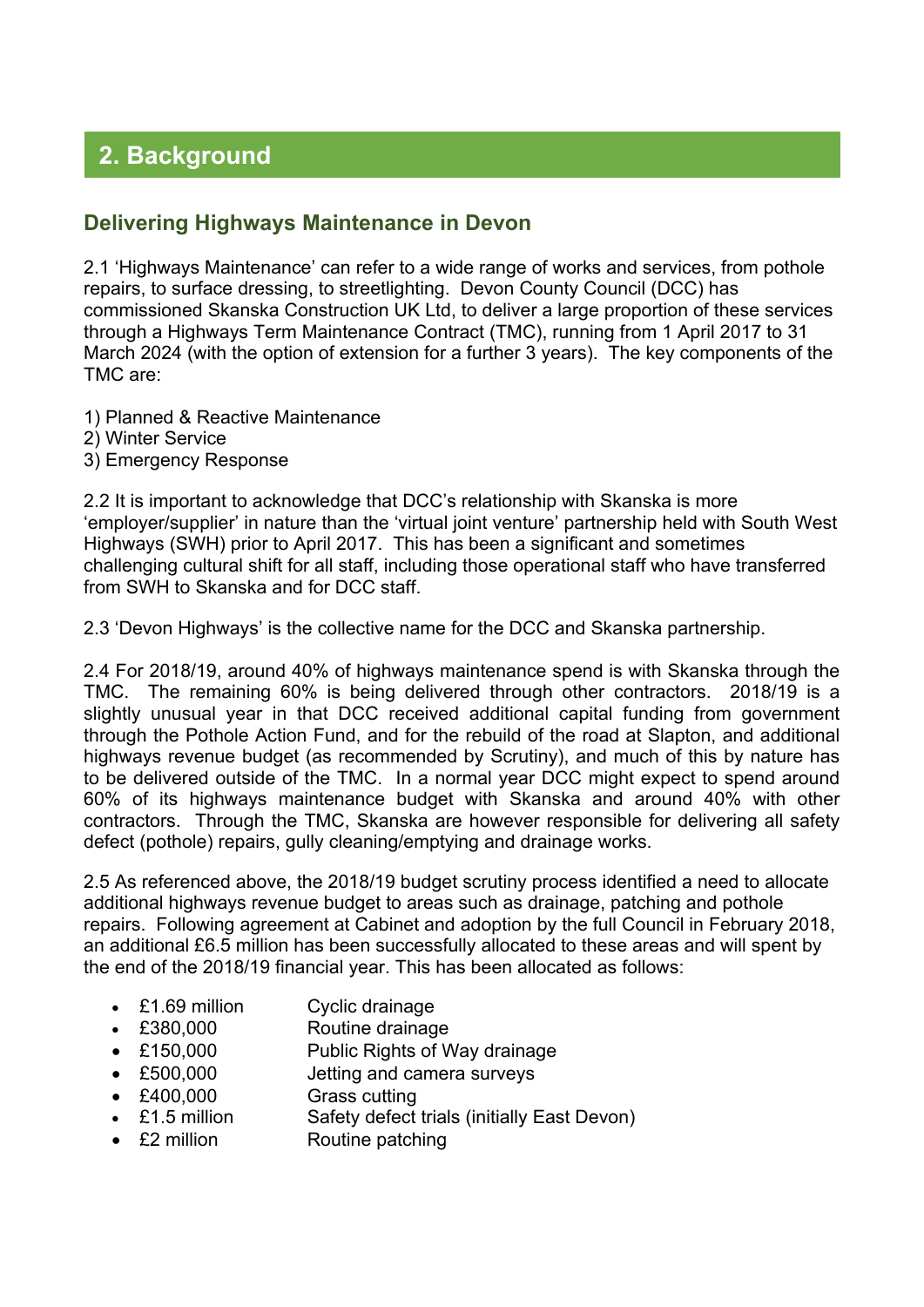## **Scope of the review**

2.6 In view of concerns raised by both Members and the public relating to the high number of issues around planned and reactive maintenance (predominantly potholes and blocked gullies), and concern surrounding the performance of Devon Highways, the Corporate Infrastructure and Regulatory Services Scrutiny Committee agreed on 27 March 2018 that a Task Group be set up to:

- Investigate Devon Highways' (DCC and Skanska) performance over the past year in terms of planned and reactive maintenance, and how this should be managed going forward;
- Examine the robustness of DCC's contract management of Skanska;
- Examine issues of communication and feedback failure with the public, councillors and parish councils, and communication between DCC and Skanska;
- Review issues with the online 'report a problem' system and steps being taken to address these;
- Make recommendations as appropriate to the Corporate Infrastructure & Regulatory Services Scrutiny Committee on how Devon Highways' performance could be improved to deliver a better service for Devon residents.

# **3. Findings**

## **Communication**

3.1 Throughout this review, issues around communication have arisen in a number of areas, including how DCC's highways teams, Skanska and other contractors interact with each other and work together. This has a huge impact on how communities and local Members receive information about highways works, and how local people are able to influence the works and services which affect them. Not all issues are experienced universally across the County, however specific issues in a number of areas include:

- Neighbourhood and Asset Management Teams knowledge of timing and detail of work being planned/undertaken by Skanska;
- Neighbourhood Teams knowledge of works being planned/undertaken by other contractors;
- Lack of information/poor communication of local works and issues from highways teams and contractors to the local Member;
- Lack of information/poor communication of local works and issues from highways teams and contractors to communities
- Complexities of the integration of different IT systems

3.2 Many of these issues are explored in more detail later in this report, and communication problems are a theme which run throughout the Task Group's findings. Reflecting this,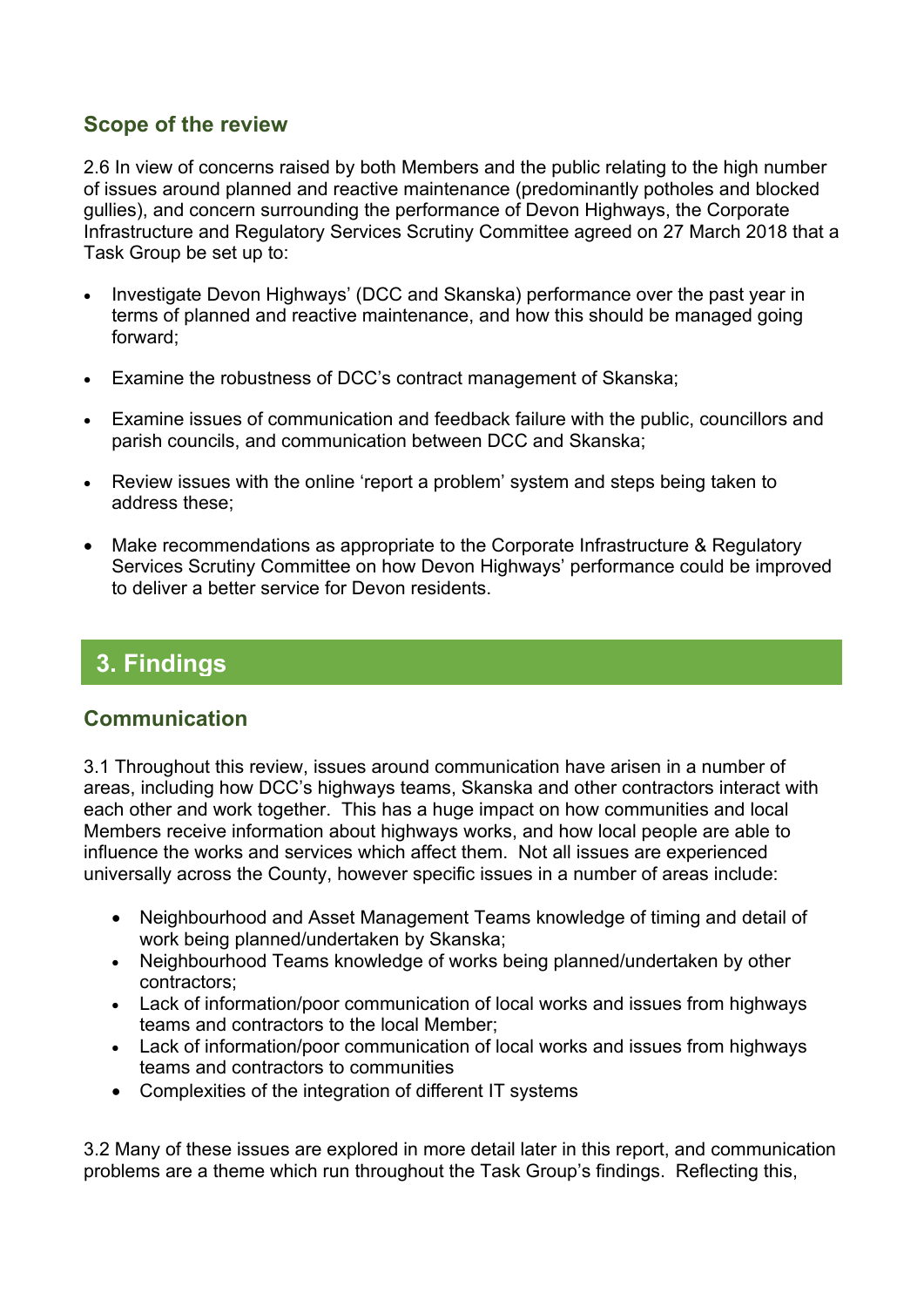many of the recommendations in this report aim to improve how DCC highways teams, contractors, local Members and communities communicate with each other.

## **Drainage systems**

3.3 Gullies, ditches, grips and buddle holes (see glossary for definitions) allow rainwater to drain away from the highway and aim to keep the road surface free of standing and flood water. Drainage systems need to be properly maintained and kept clear to prevent blockages and subsequent flooding. Under the TMC, Skanska are responsible for emptying or flushing gullies annually, or once every three years (dependant on the type of gully and the location). Grips, easements and buddle holes in problem areas should also be cleaned on an annual basis.

3.4 Towards the end of their first year of operation, it emerged that Skanska had failed to complete their scheduled gully cleaning programme, with 30% of works still outstanding on 31st March 2018. One of the key factors associated with the backlog was the transition from the previous contractor South West Highways to Skanska. Despite Skanska having a detailed mobilisation plan in place, it took longer than expected to manage issues such as staff consultation and TUPE arrangements. Problems with plant availability and reliability and the March snow events contributed to delays.

3.5 Issues around the monitoring of the gully cleaning programme also emerged, with Skanska and DCC contract managers only becoming aware of the full extent of delays two weeks before the end of the financial year, meaning that little action could be taken to address problems at that time.

3.6 A number of steps have already been taken by Skanska and DCC to address the issues and mitigate against similar delays in the current year. Actions include:

- Prioritisation of gullies still outstanding at the end of March 2018;
- Purchase and use of a new fleet of vehicles to improve reliability;
- Changes to line management and increased resources in gully clearing;
- Improved communication and monitoring of performance by contract managers;
- Prioritisation of resources into gully cleaning in the spring and summer, to get ahead of schedule going into the autumn and winter months.

3.7 The maintenance of roadside ditches is the responsibility of whoever owns the land adjacent to the ditch. Where the landowner fails to maintain a ditch, DCC has the power to take enforcement action against the landowner, however, there are times when Devon Highways will clear ditches in order to keep the highway free of water. A DCC working group is being established to review how the Council is dealing with ditches, and whether greater enforcement of landowner responsibility is needed.

3.8 The Task Group accepts that the failure of Skanska to complete its gully cleaning programme in 2017/18 was predominantly related to issues surrounding the transition of the contract and is reassured by the steps taken by DCC and Skanska to mitigate against this backlog reoccurring. Members remain concerned however about the approach to the performance monitoring of Skanska in terms of cyclical and planned works and as such, seek greater oversight by elected Members.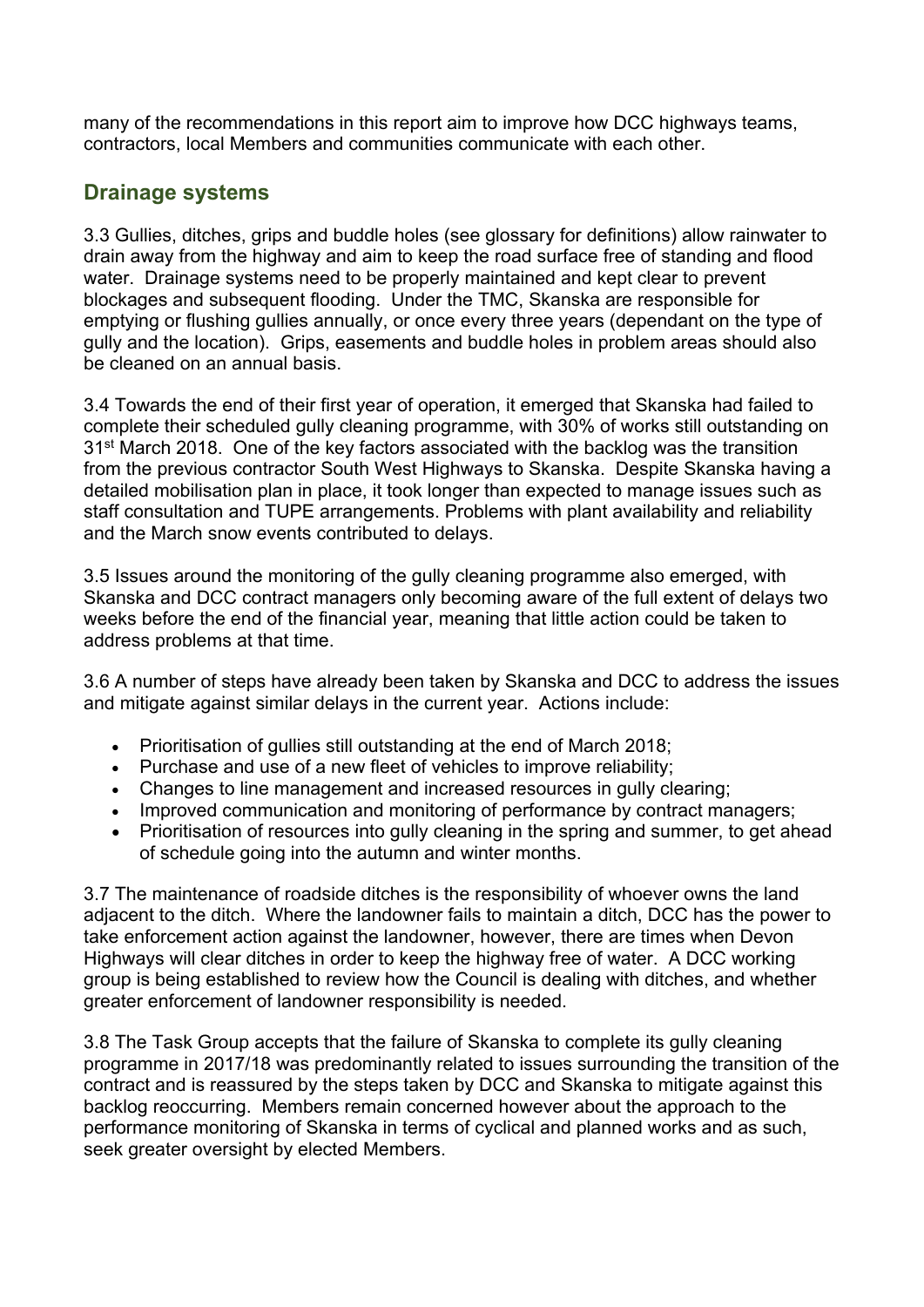## **RECOMMENDATION 1**

## **CLOSER MONITORING OF GULLY CLEANING, OTHER CYCLICAL DRAINAGE WORKS AND PLANNED MAINTENANCE PROGRAMMES**

a) Countywide monitoring through the regular reporting of Highways progress and performance through a dashboard/performance report, to include gully cleaning and drainage works, at each meeting of the Corporate Infrastructure & Regulatory Services Scrutiny Committee, starting in March 2019.

b) Highways & Traffic Order Committees (HATOCs) to have closer oversight of the delivery and performance of local cyclical and planned maintenance programmes. Methods to be determined by individual HATOCs but suggestions include:

- Asset Management Team to report annually on local cyclical and planned maintenance programmes for the year ahead;
- Asset Management Team to provide Mid-Year progress reports on the delivery of these programmes;
- Regular attendance at HATOC by Skanska and other relevant contractors to report on the progress of programmes.

## **Pothole reporting and repairs**

3.9 DCC has to prioritise resources in terms of how it manages potholes identified through planned safety inspections or reports from the public. Under current policy and practice, only potholes which meet the 'safety defect' criteria, based on the National Code of Practice<sup>1</sup>, will receive a repair. To be considered a safety defect a carriageway pothole must be a 'large 40mm vertical-edge hole that is also greater than 300mm wide'. See diagram below.



3.10 This practice has some advantages for the public and the Council; it ensures that the potholes most likely to cause damage to a vehicle are repaired and it gives the Council a clear defence in terms of responding to damage claims.

3.11 However, there are also disadvantages to this very 'black and white' approach; potholes which do not meet the 'safety defect' criteria are left unrepaired, and over time tend to worsen until they do meet the safety defect criteria and then require repairing. This is both inefficient for the Council and its contractor Skanska, and extremely frustrating for the public.

<sup>1</sup> [http://www.ukroadsliaisongroup.org/en/utilities/document-summary.cfm?docid=4F93BA10-D3B0-4222-](http://www.ukroadsliaisongroup.org/en/utilities/document-summary.cfm?docid=4F93BA10-D3B0-4222-827A8C48401B26AC) [827A8C48401B26AC](http://www.ukroadsliaisongroup.org/en/utilities/document-summary.cfm?docid=4F93BA10-D3B0-4222-827A8C48401B26AC)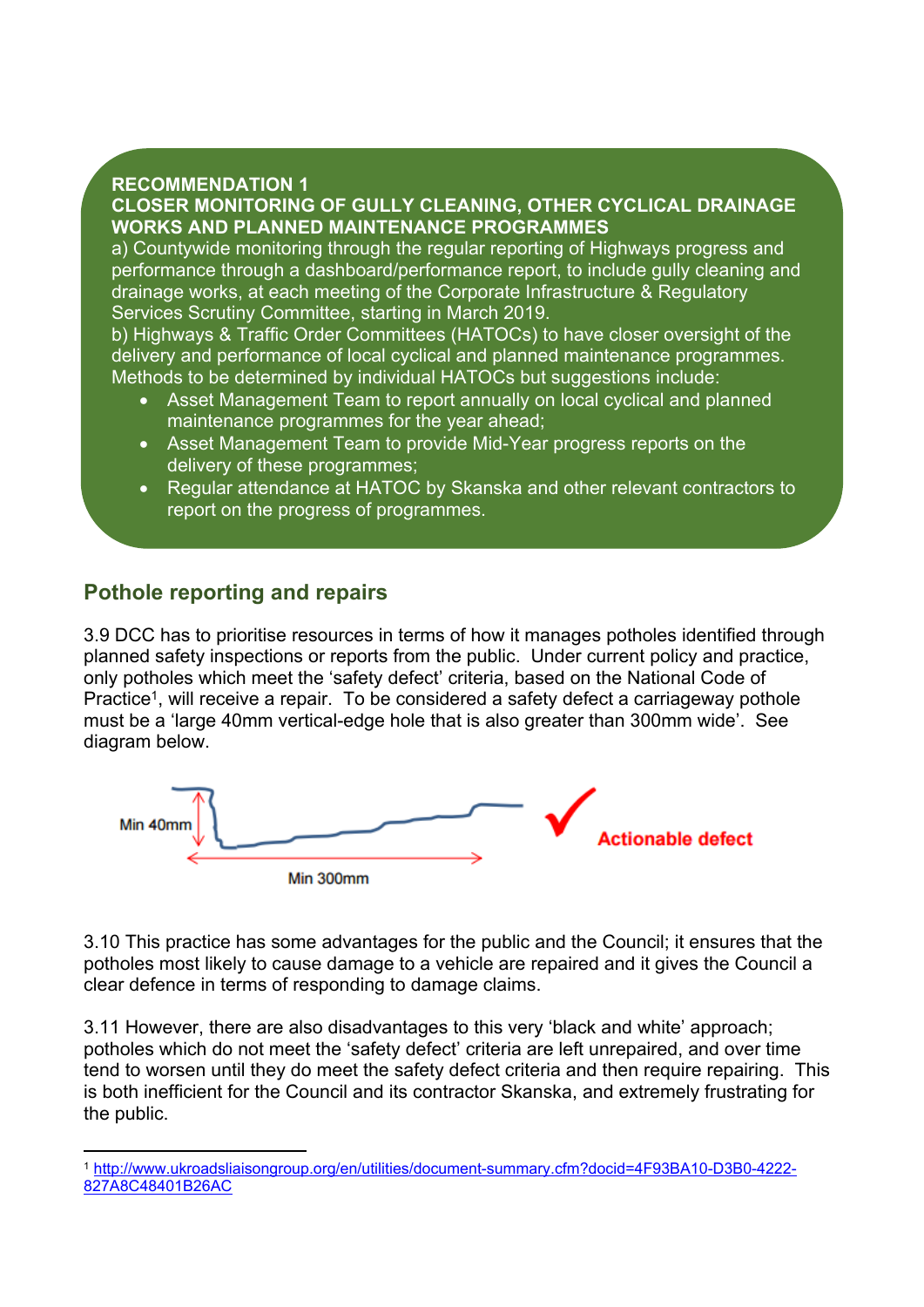3.12 The Public Information Portal (PIP) allows members of the public to report potholes online<sup>2</sup> and is also used by the Council's Customer Service Centre to log reports from members of the public which arrive by phone or email. But the way that this information is currently passed to Skanska also results in inefficiencies.

3.13 Under the current process Skanska's highway maintenance gangs receive pothole reports directly from the PIP. They then visit the location of each report to assess whether a pothole is present and whether it meets the 'safety defect' criteria, repairing as required by policy.

3.14 By its nature, public reporting results in duplicate reports and inaccurate locations, and this combined with the Council's current policy to only carry out repairs on 'safety defects' means that only around a quarter of 'jobs' that Skanska currently 'complete' actually involves a repair. Over a third of reports relate to a defect which doesn't currently meet the 'safety defect' criteria, but if very likely to worsen to that state if left unrepaired for a period of time (shown in the chart below as 'service defect').

3.15 The remaining reports are either very minor defects, where no defect has been found (probably due to the report giving an inaccurate location) or are duplicate reports (often relating to potholes which have already been visited and/or repaired). The latter two categories, making up around a third of all reports, mean that resources are wasted through gangs visiting areas unnecessarily.



3.16 In addition, alerts or updates provided to members of the public who have reported potholes come directly from the PIP, and due to the number of duplicate and inaccurate reports, much of the feedback that members of the public receive is confusing, inaccurate and completely unsatisfactory.

<sup>2</sup> <https://new.devon.gov.uk/roadsandtransport/report-a-problem/report-a-pothole/>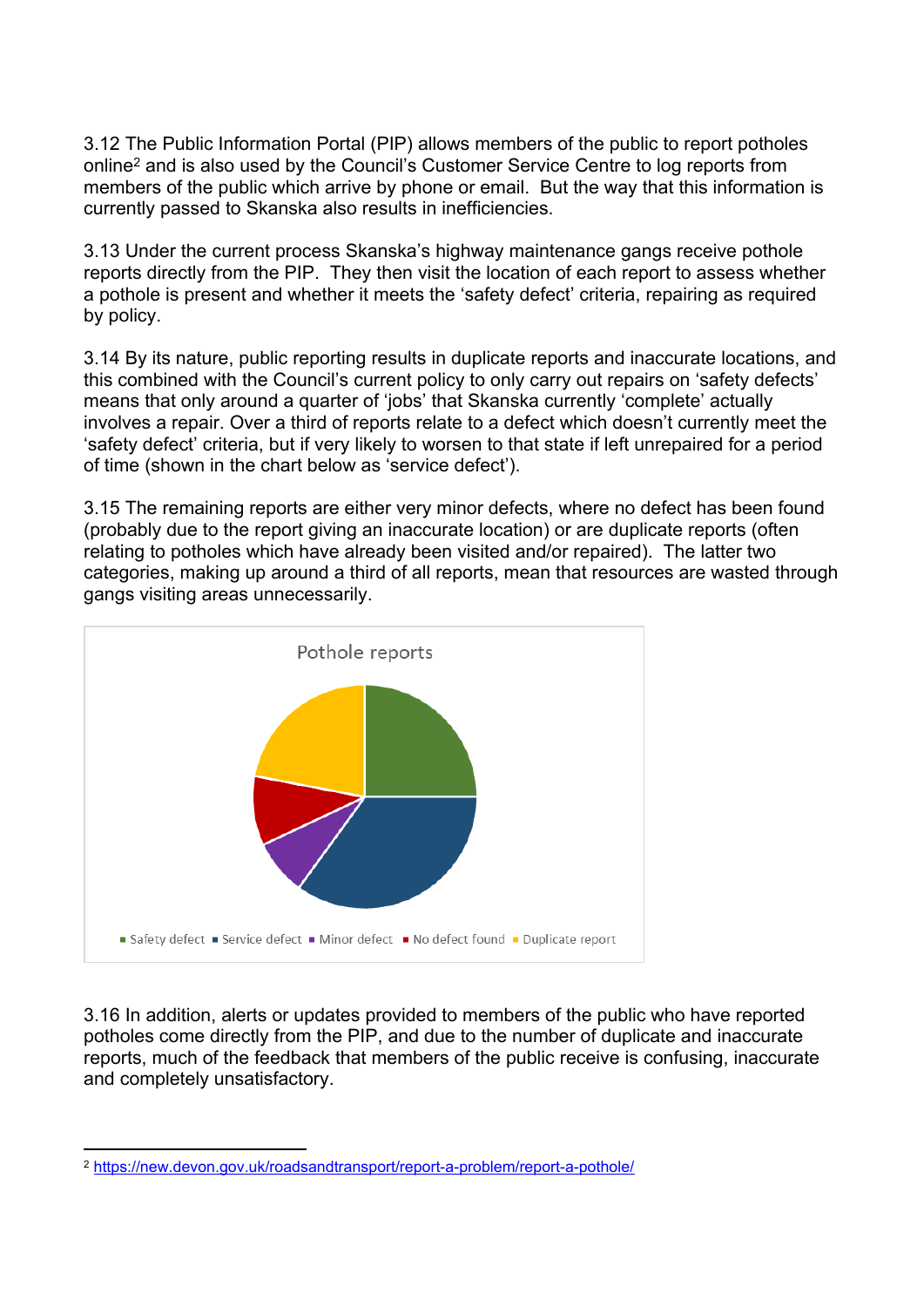3.17 As part of the County Council's 'Doing What Matters' work, which is taking a 'systems thinking' approach to service delivery across the Council, a trial to manage pothole reporting and repairs more efficiently and from the public's view point, is currently ongoing in East Devon. Under the trial, a safety inspector works to triage pothole reports by visiting the location and assessing which of the categories (as per the chart above) the report falls in to. Only those reports which are considered 'safety defects' are sent directly to Skanska's gangs to visit and repair. Those categorised as 'service defects' are added to a future programme of works to be completed in the coming weeks, and the remaining categories, where no further action is required are simply closed off.

3.18 To date the trial is looking to be practical and cost efficient and a similar pilot is beginning in the Mid Devon area, with plans to roll out this way of working on category 3-6, and potentially more rural roads, countywide if successful.

3.19 Communities have long expressed frustration at the Council's blanket approach to repairing only 'safety defects' on the highway, and the Task Group therefore welcomes the ongoing trials in East and Mid Devon to take a more pragmatic approach through a triage process, which should be both more efficient for Devon Highways, and provide a better service for communities. The Task Group would like to see a pragmatic, common sense approach taken to 'service defects' on all roads, and would like the results of these trials to be subject to scrutiny before progressing further. Members also ask that additional focus is put on accurate, two-way communication with the public around pothole reporting and repairs.

## **RECOMMENDATION 2 CONTINUED FOCUS ON DELIVERING HIGHWAYS MAINTENANCE FROM THE POINT OF VIEW OF COMMUNITIES**

a) A report be brought to Corporate Infrastructure & Regulatory Services Scrutiny Committee in March 2019 on the findings of the East and Mid Devon trials for further scrutiny, before formal adoption

b) If after consideration of the report referred to in recommendation 2a) the Scrutiny Committee are not convinced that the trial is delivering improvements for the public, that a new trial is established in part of the County, whereby the Skanska pothole gangs are given flexibility and autonomy to take pragmatic/common sense decisions to the repair of 'service defects' for those rural roads, not covered in the trial c) Further work be undertaken to improve the user experience of the Public Information Portal and accurate and informative alerts and updates to be provided to members of the public who report potholes.

## **Resilience, Flexibility and Prioritisation**

3.20 DCC's current TMC with Skanska has a reduced scope compared to the TMC held with the previous contractor South West Highways, which delivered up to 90% of the Council's highways maintenance works.

3.21 The decision to commission a smaller TMC was taken on the basis that tying up a smaller percentage of the highways maintenance budget with a single contractor would give DCC more flexibility, provide better value for money and allow smaller and more local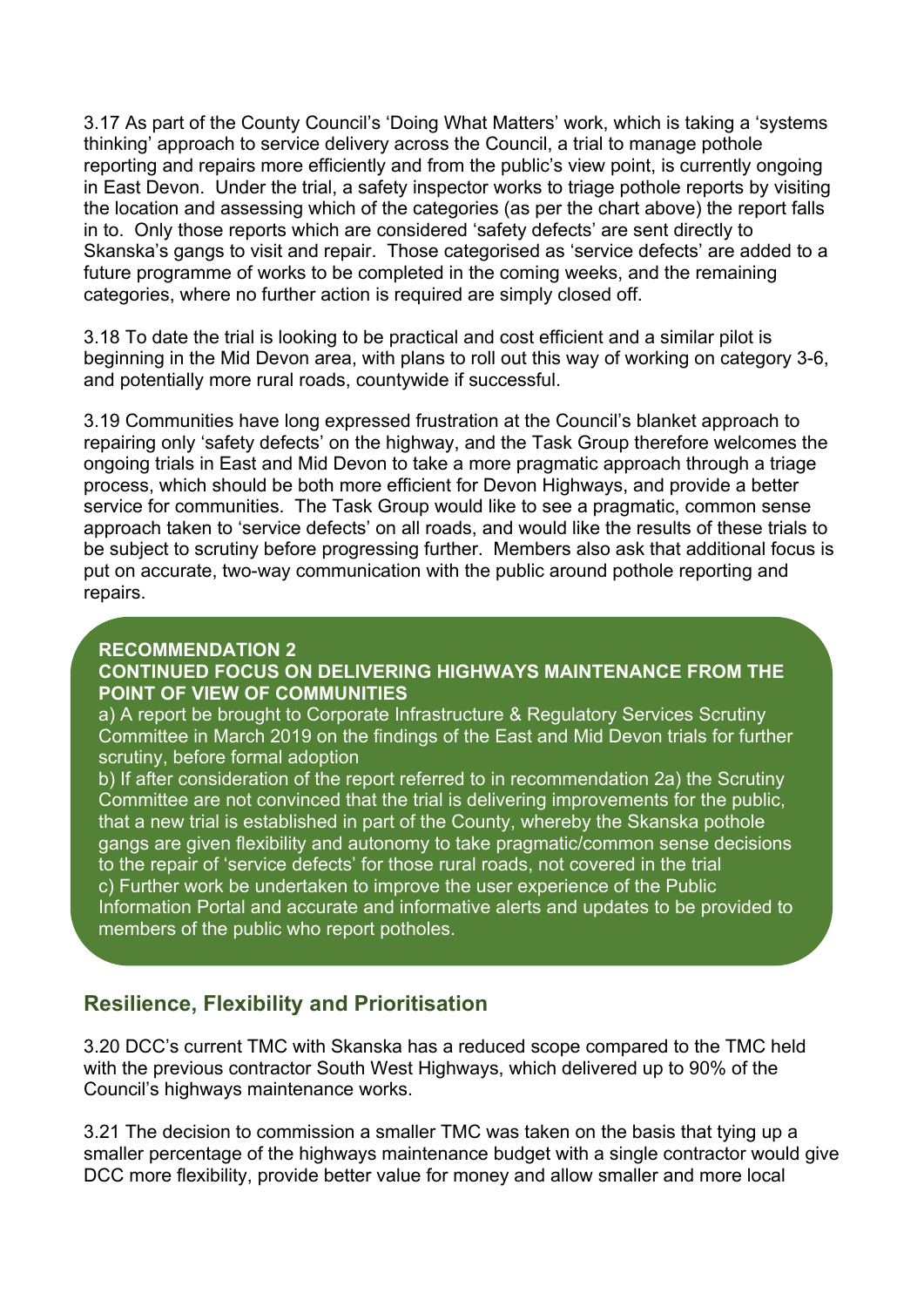contractors to bid for work. Deciding on the right size of the TMC requires the balancing of financial viability and value for money against the ability of the contract to be flexible and resilient enough to manage periods of increased demand in winter. As we approach the end of the second year of the contract with Skanska, an officer working group is reviewing the current size of the TMC to establish if the current balance is right.

3.22 Skanska has a flexible workforce and during periods of peak demand is able to redistribute staff from planned and cyclical works to deal with reactive works. As mentioned in paragraph 2.11, Skanska have also taken the approach this year to 'frontload' the programme of cyclical drainage works earlier in the year, providing greater capacity to react to issues caused by winter weather later on. Both of these approaches give Skanska a greater level of resilience.

3.23 Increasing the size of the TMC could provide Skanska with more resilience during the winter, however there will always be a need to prioritise works during peak periods. Skanska have requested through the Task Group, and to Council officers directly, that they be provided with clearer guidance on prioritisation of finite resources, particularly around how reactive and planned works should be balanced.

3.24 The Task Group welcomes Skanska's approach to prioritising cyclical drainage works and acknowledges the challenges in determining the most appropriate size of the TMC. The approach of the working group to reviewing the TMC size is welcomed, but the Task Group is clear that where the prioritisation of resources is needed during winter months, this protocol should be set by DCC with input from Skanska, and based around keeping the road network safe to travel on.

## **RECOMMENDATION 3**

## **A CLEAR SET OF PRIORITIES FOR MAINTENANCE DURING WINTER**

a) Skanska's approach to prioritise cyclical drainage works early in the year, freeing up resources to manage reactive works in the winter, be fully supported and endorsed b) DCC and Skanska to establish a joint protocol for the prioritisation of highways maintenance works during peak winter periods. The protocol should focus on maintaining a safe road network, acknowledging that before, during and after more extreme weather conditions, emergency and reactive works will have to take priority over planned works; the highest priority should be snow clearance, followed by gritting, repairing safety defects, and then cyclical/planned works.

## **Joined up working across Highways Teams, contractors & communities**

3.25 The Asset Management Team are responsible for the development and delivery of local maintenance programmes at an operational level, in accordance with the Asset Management Plan. Neighbourhood Highways Officers (NHOs) work closely with Town and Parish Councils and local Members and are the main link between communities and DCC on highways maintenance matters. NHOs aim to work closely with Skanska and hold monthly meetings discussing programme delivery and works.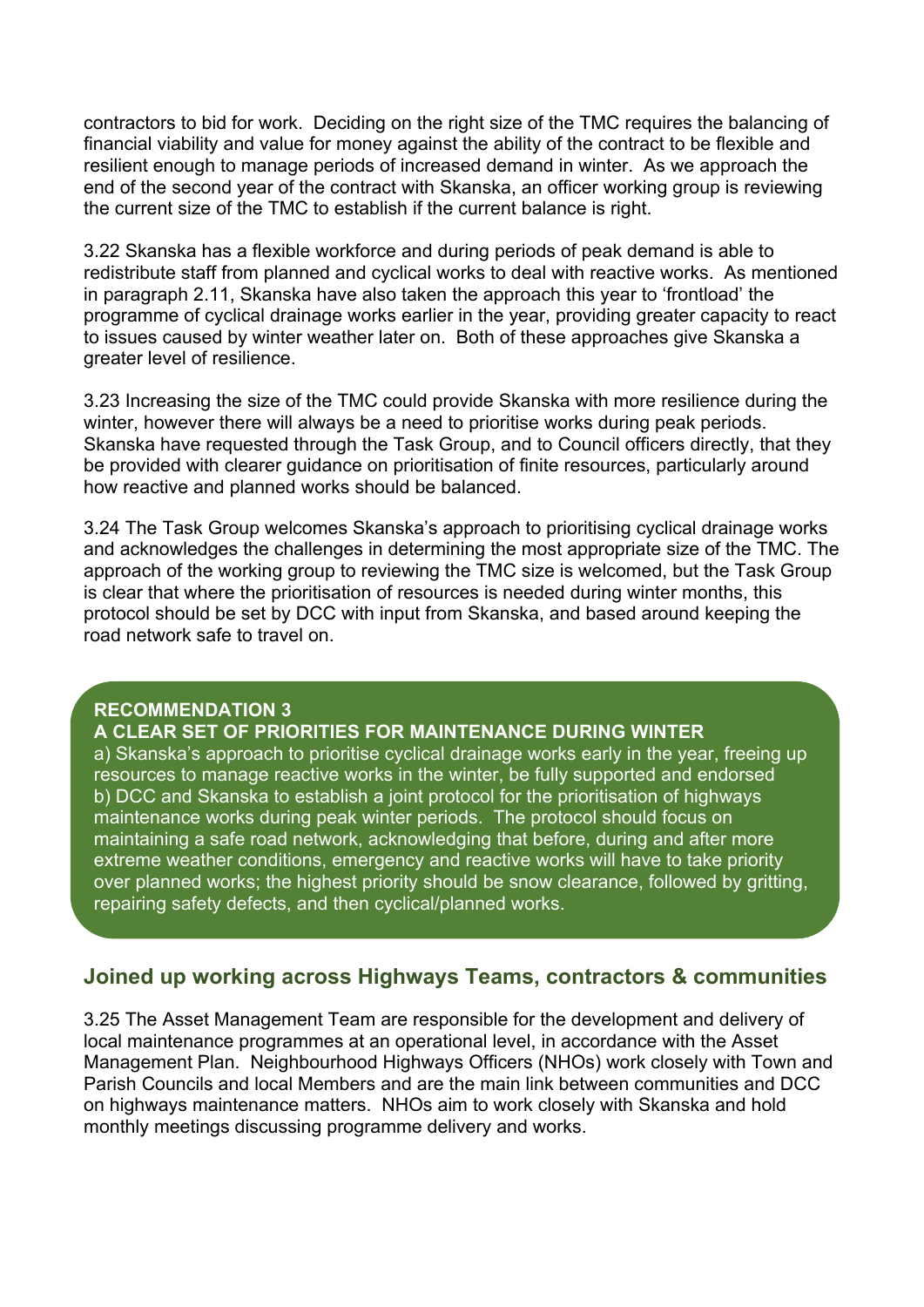3.26 Feedback from Members indicates that NHOs often (but not always) have good knowledge of works being undertaken by Skanska in their locality, and they tend to have less information about works being delivered by other contractors, which are managed by DCC's Asset Management Team. Local Members and communities report that they often have difficulties in getting information about upcoming works, or even finding out who the right person or organisation is to contact, sometimes having to make enquiries with the Asset Management Team or with the contractor directly. Local Members and communities find this longwinded process extremely confusing and frustrating.

3.27 Inconsistencies have also been identified in the way in which contractors interact with local Members and Town and Parish Councils, with some contractors contacting local Members directly to inform them when works are about to take place, but the majority do not do so.

3.28 Members have heard that there has been a historical disconnect between the way that Neighbourhood and Asset Management Teams work, but acknowledge also that both teams have been subject to budget and staff reductions over recent years and are managing increased pressure and workloads. The Western Neighbourhood Team has also experienced higher than average levels of sickness, which in a small team, puts additional pressure on remaining staff. This environment can mean that there is less time and space for teams and individuals to think more strategically about the way they work and can lead to a lack of joined up working and overview.

3.29 However there are areas of good practice where pragmatic approaches have been taken across highways teams and with communities. In Beaworthy (West Devon), the NHO, Asset Management Team and the Parish Council have begun meeting to agree maintenance priorities for the parish and provide feedback to communities on planned works and progress.

3.30 Online platform roadworks.org<sup>3</sup> also provides some useful information for communities about current and planned works; location, type of works and expected timeframe. However it doesn't include details of the contractor carrying out the works and is limited to current and future works. DCC Highways are developing an online database which is intended to provide improved roadworks information, including historic works. This is hoped to be completed by Summer 2019. The Scrutiny Task Group have been invited to comment on the draft and feed into the final design.

3.31 Members of the Task Group recognise the increased pressure that highways teams are under and highly value the work of NHOs and Asset Management staff. However the way in which teams work can appear siloed and improved working across teams and greater availability of information is essential if DCC is to improve how it communicates with communities on highways issues.

#### **RECOMMENDATION 4**

## **ESTABLISH A MORE JOINED UP APPROACH BETWEEN HIGHWAYS TEAMS, CONTRACTORS AND COMMUNITIES**

Scrutiny Committee in the Autumn a) Highways Teams to pilot different ways of collaborative working with town and parish councils and report findings back to the Corporate Infrastructure & Regulatory Services

b) Highways to continue to develop a user friendly, online facility, to include historic works and contractor details, searchable by electoral division, to be completed by Summer 2019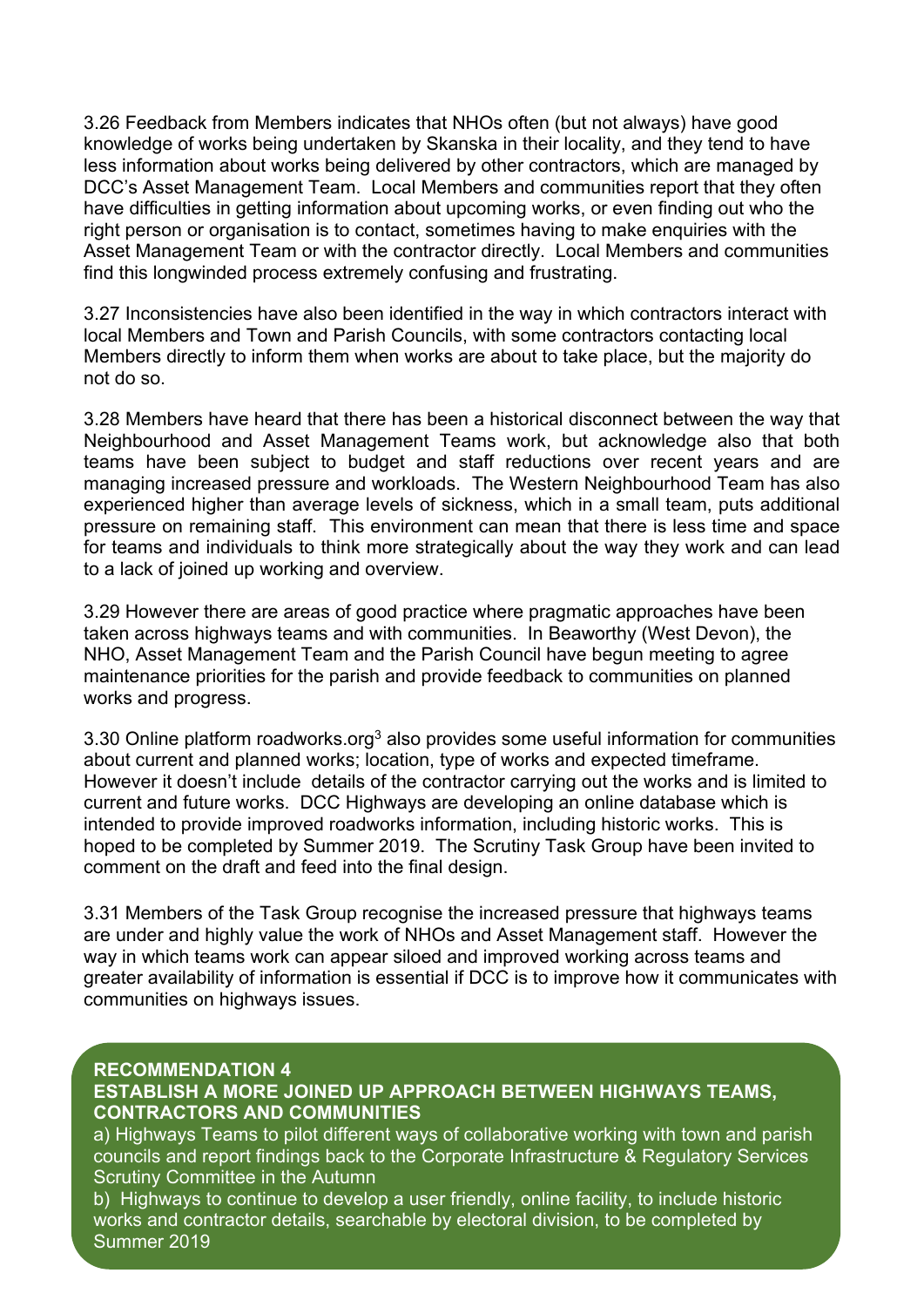## **Pothole claims management**

3.32 As this Task Group review progressed, it came to the attention of Members that there were some significant issues with the way in which pothole claims were being managed by Skanska.

3.33 The County Council may be held liable for damage to vehicles and/or personal injury as a result of safety defects on the highway, where:

- a safety inspection has not been carried out in line with the timeframe laid out in Council policy;
- a safety defect has been missed and therefore not repaired following a safety inspection;
- a safety defect identified through routine safety inspections or reported by the public has not been repaired within the timeframe laid out in policy;
- a safety defect has been repaired within the relevant time frame but the repair has not held.

3.34 As the Council's term maintenance contractor, Skanska hold the indemnity for the liability and costs under their contract with the Council, and therefore a proportion of claims are redirected to them to manage and settle. Under the agreed insurance protocol, Skanska have a responsibility to respond to damage claims within seven working days and injury claims within three working days. However the reality of this proved to be quite different, taking at least two weeks for the Council to receive an acknowledgement of the claim, with many liability decisions taking up to four months, and some longer.

3.35 Consequently these long delays leave many members of the public who are entitled to compensation out of pocket for months and extremely frustrated. Not only does this leave the Council at risk of reputational damage, it also creates additional work for the Customer Service Centre, Insurance Team and Customer Relations Team, fielding calls, following up on claim enquiries and dealing with complaints.

3.36 Since this matter was raised with the Task Group, the Council has begun to address this problem with Skanska, issuing an early warning notice, following which steps towards improvement were agreed between both parties, namely the recruitment of an additional member of staff to assist with the claims management. Performance in this area is being closely monitored by senior officers and through the Devon Highways Board, which meets on a monthly basis.

3.37 The Task Group was extremely disappointed as it emerged that Skanska were failing to manage pothole claims in line with the agreed protocol, and consider the impact on claimants, staff and DCC's reputation as a result to be completely unacceptable. However, Members do feel reassured that appropriate steps are now being taken to address the issues, but urge Skanska to make timely improvements in this area and request that Skanska's performance be closely monitored by DCC going forward.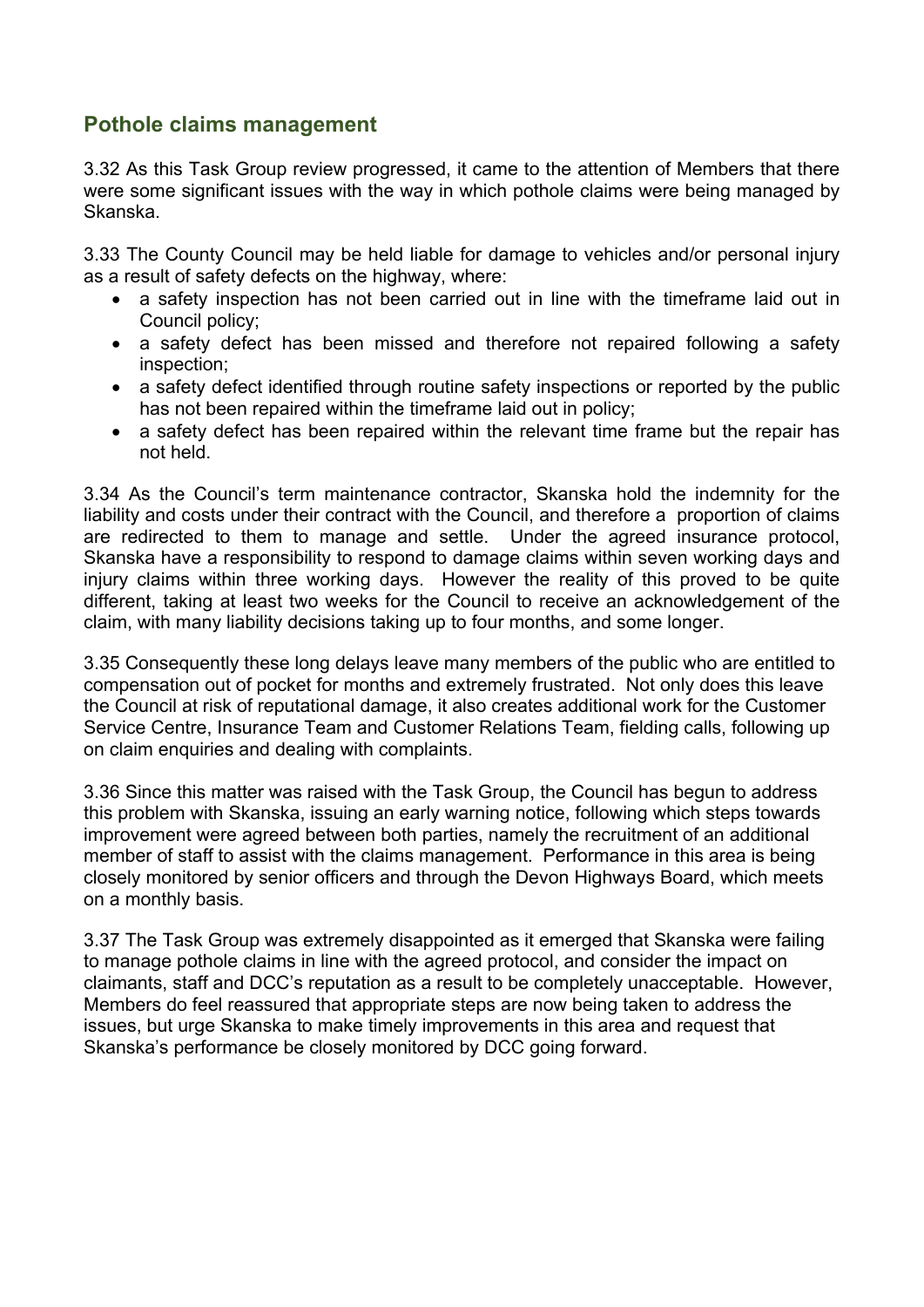## **RECOMMENDATION 5**

**IMPROVE SKANSKA'S MANAGEMENT OF POTHOLE CLAIMS, INLINE WITH THE AGREED INSURANCE PROTOCOL**

a) Skanska to clear the backlog of DCC claims and be managing all claims in line with the timescales in the agreed insurance protocol by 1<sup>st</sup> April 2019 b) Skanska's progress in this area continue to be monitored through the Devon Highways Board, and that the Corporate Infrastructure & Regulatory Services Committee be informed of progress as part of a highways performance report (see recommendation 1a)

# **4. Conclusion**

4.1 When Members of the Corporate Infrastructure & Regulatory Services Scrutiny Committee first discussed the need for this Task Group review, key concerns were initially around the performance of Devon Highways in delivering planned and reactive maintenance works, and particularly the failure of Skanska to complete their gully cleaning programme in 2017/18.

4.2 As the Task Group progressed, other related issues emerged and were included in the review; some such as DCC's policy to repair only 'safety defects' and problems with the reliability of the PIP were ongoing issues, very familiar to Members through their community casework and scrutiny roles. Other issues, such as Skanska's management of pothole claims had emerged more recently under the new contractor.

4.3 As the Task Group interviewed witnesses and gathered evidence, it became clear that the transfer of the contract from SWH to Skanska had contributed towards many of the problems that the Task Group had set out to review, and although steps had been taken to respond, Members were disappointed that these issues had taken so long to be resolved .

4.4 In addition, communication blockages and difficulties in sharing information between DCC highways teams, contractors, local Members and communities had such a noticeable impact, not only on service delivery but also on communities' confidence in DCC and partners to deliver the services they need.

4.5 Throughout this review, The Task Group has also uncovered some excellent efforts to improve the delivery of highways services, including the work to address smaller potholes, the early prioritisation of drainage programmes and the bringing together of highways staff and communities to address local issues.

4.6 Members of the Task Group also acknowledge that reducing budgets and rising demand has put increased pressure on highways teams and operational staff, and the Task Group would like to put on record their thanks to all those who work hard to keep the County moving throughout the year.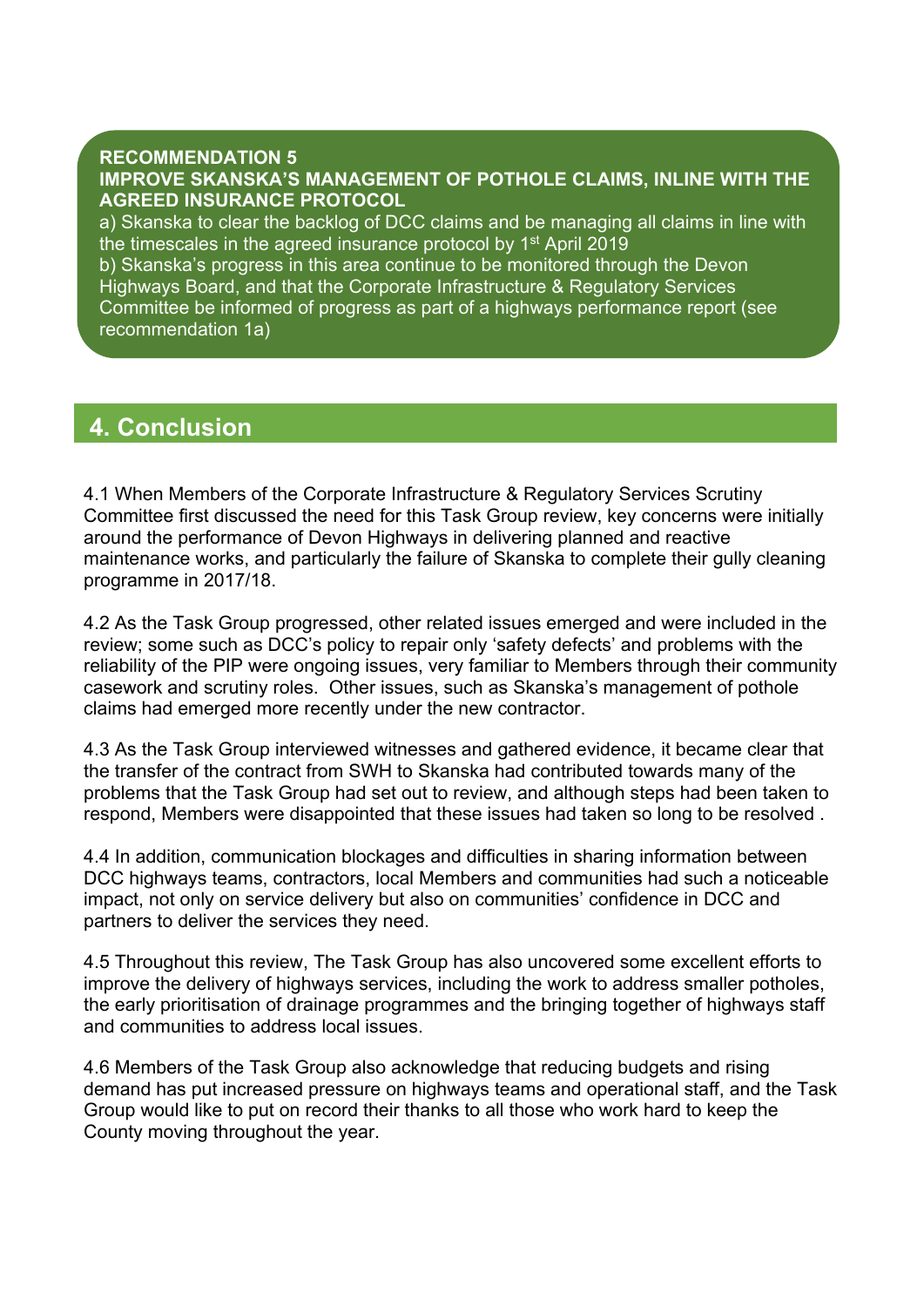4.7 DCC staff and partners are clearly working hard to make improvements, but there is more still to be done, and the Task Group puts forward the recommendations in this report to support further change and progress in these areas.

# **5. Membership**

Councillors Kevin Ball (Chair), Alistair Dewhirst, Richard Edgell, Linda Hellyer, Andrew Saywell and Martin Shaw

# **6. Contact**

For all enquiries about this report or its contents please contact: Vicky Church (Scrutiny Officer) [victoria.church@devon.gov.uk](mailto:victoria.church@devon.gov.uk) 01392 383691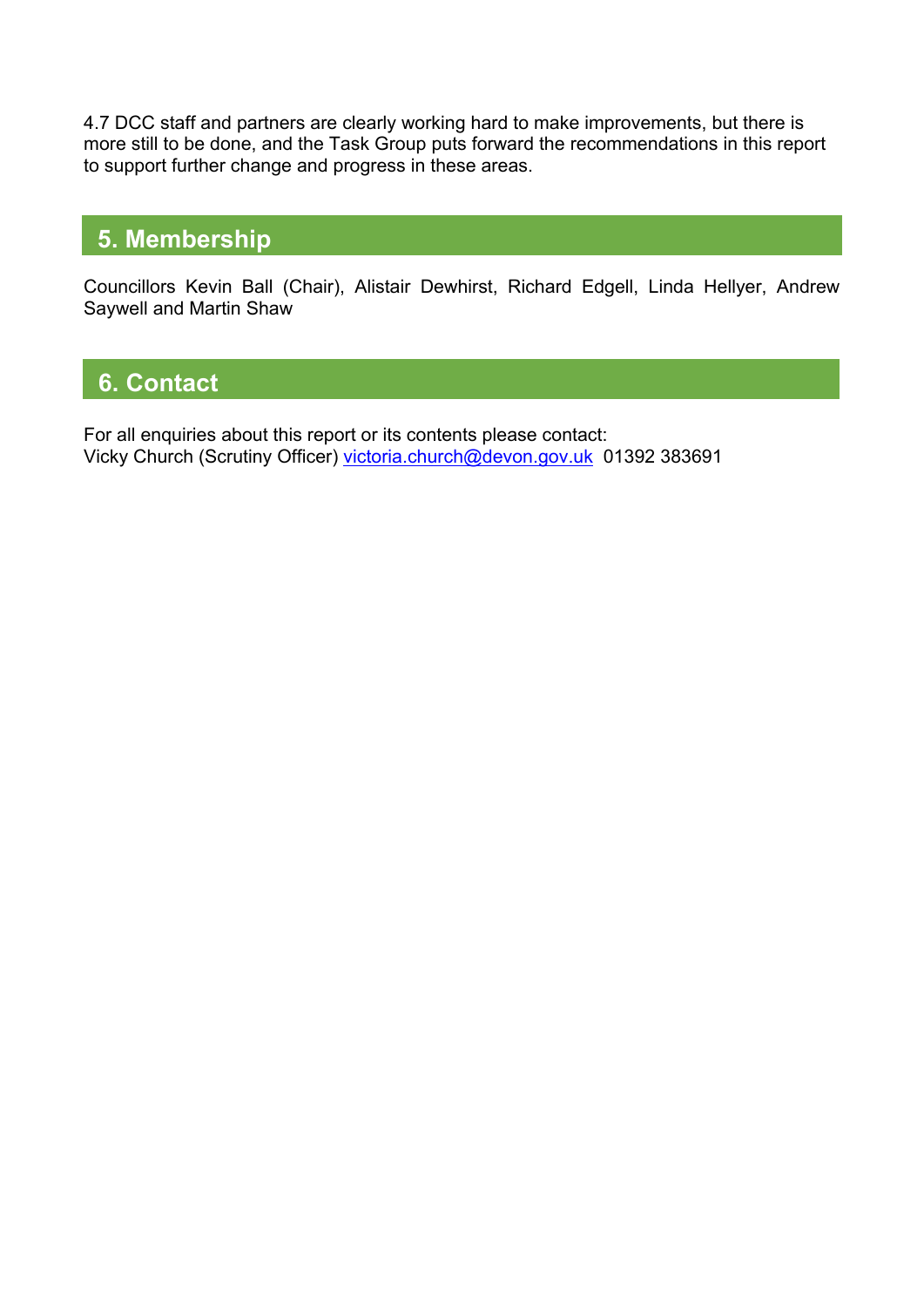# **7. Sources of Evidence**

## **Witnesses**

The task group heard testimony from a number of witnesses and would like to express sincere thanks to the following people for their contribution and the information shared.

| <b>Robert Richards</b> | Highways and Traffic Management Group Manager,<br><b>DCC</b>                         |
|------------------------|--------------------------------------------------------------------------------------|
| Tom Vaughan            | Neighbourhood Highways Manager (East), DCC                                           |
| John Fewings           | Neighbourhood Highways Manager (West), DCC                                           |
| Meg Booth              | Infrastructure<br>Chief<br>Officer for Highways,<br>Development & Waste, DCC         |
| Simon Kane             | Contract Manager, Skanska                                                            |
| Joe Deasy              | Asset Management Group Manager, DCC                                                  |
| <b>Emily Wilkins</b>   | Corporate Insurance Manager                                                          |
| Craig Jackson          | Highway Maintenance & Drainage Manager, Bath &<br><b>North East Somerset Council</b> |

## **Bibliography**

Devon County Council, Flooding and drainage <https://new.devon.gov.uk/roadsandtransport/maintaining-roads/flooding-and-drainage/>

Devon Highways, Highway Infrastructure Asset Management Policy <https://new.devon.gov.uk/roadsandtransport/highway-asset-management/>

Devon County Council, Report a Pothole <https://new.devon.gov.uk/roadsandtransport/report-a-problem/report-a-pothole/>

Devon County Council, Roads and Transport <https://new.devon.gov.uk/roadsandtransport/>

LocalGov, 'The fall in funding', 27 March 2018 <https://www.localgov.co.uk/The-fall-in-funding/45012>

Roadworks.org <https://roadworks.org/>

Well-Managed Highway Infrastructure – A Code of Practice [http://www.ukroadsliaisongroup.org/en/utilities/document-summary.cfm?docid=4F93BA10-](http://www.ukroadsliaisongroup.org/en/utilities/document-summary.cfm?docid=4F93BA10-D3B0-4222-827A8C48401B26AC) [D3B0-4222-827A8C48401B26AC](http://www.ukroadsliaisongroup.org/en/utilities/document-summary.cfm?docid=4F93BA10-D3B0-4222-827A8C48401B26AC)